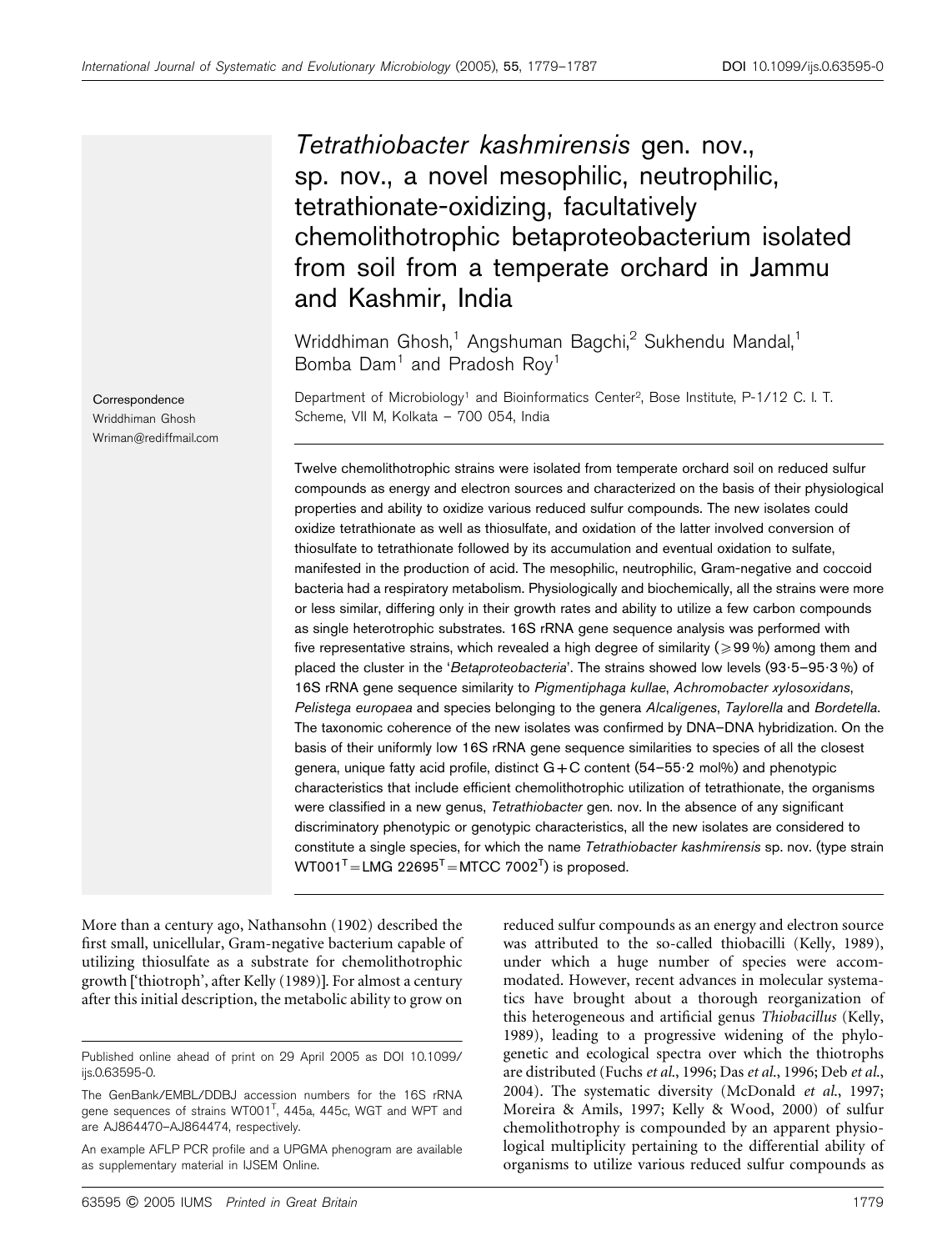chemolithotrophic substrates (Katayama et al., 1995; Kelly et al., 1997, 2000; Friedrich, 1998). Genetic studies with both chemo- and photolithotrophic sulfur-oxidizing alphaproteobacteria have led to the identification of a sulfur oxidation (sox) gene cluster that encodes a sulfur-oxidizing multienzyme complex (Friedrich et al., 2001; Appia-Ayme et al., 2001) governing the oxidation of thiosulfate, sulfite, sulfide and elemental sulfur. Interestingly, the proposed mechanism does not account for the dissimilatory oxidation of tetrathionate, which is utilized chemolithotrophically by many species belonging to the 'Alphaproteobacteria', 'Betaproteobacteria' and 'Gammaproteobacteria' (Kelly et al., 1997, 2000; Mukhopadhyaya et al., 2000).

5S rRNA gene sequence analysis had earlier identified a phylogenetic cluster in which the mixotrophic sulfuroxidizing betaproteobacterial species of Thiomonas were clustered with species belonging to Pseudomonas, Burkholderia, Alcaligenes and Bordetella (Lane et al., 1985; Moreira & Amils, 1997), while 16S rRNA gene sequencebased phylogeny had indicated the obligately thermophilic chemolithotroph Thermothrix azorensis to be closely related to species of Alcaligenes, Pseudomonas and Burkholderia (Odintsova et al., 1996). However, investigation with different hydrogen-oxidizing bacteria by Friedrich & Mitrenga (1981) had shown that Alcaligenes eutrophus and Alcaligenes paradoxus (weak reaction) do not oxidize thiosulfate.

From soil samples from a temperate orchard, we have isolated and characterized 12 mesophilic, neutrophilic and facultatively sulfur-chemolithoautotrophic strains that could grow on thiosulfate and tetrathionate. Polyphasic taxonomic studies were performed upon five representative strains to delineate the taxonomic identity of the isolates. It was found that these isolates, affiliated phylogenetically to the 'Betaproteobacteria', were physiologically and biochemically similar to members of the Alcaligenaceae and belonged to a novel genus and species, for which we propose the name Tetrathiobacter kashmirensis gen. nov., sp. nov.

Three bulk-soil samples from a temperate apple orchard at Panthchawk in Srinagar in the state of Jammu and Kashmir, India, were collected and supplemented with  $\text{Na}_2\text{S}_2\text{O}_3$ .5H<sub>2</sub>O (5 %) and elemental sulfur powder (5 %) and incubated at  $30^{\circ}$ C for 2 weeks with intermittent sprinkling of sterile water. Enriched soil samples were added (1 % w/v) to MSTY broth, a modified basal and mineral salts (MS) solution (Mukhopadhyaya et al., 2000) supplemented with sodium thiosulfate (20 mM  $Na<sub>2</sub>S<sub>2</sub>O<sub>3</sub>$ .5H<sub>2</sub>O) and 5 g yeast extract  $l^{-1}$ . The soil-MSTY broth mixture was incubated at 30 °C on a rotary shaker until the colour of phenol red indicator added to the medium changed yellow. Serial dilutions from this mixture were plated on MSTY agar and incubated at  $30^{\circ}$ C. Twelve neutrophilic, mesophilic and facultatively sulfurchemolithotrophic bacterial strains distinguished in terms of colony morphology and rate and extent of acid production in chemolithotrophic media MST (MS-thiosulfate;

20 mM  $Na<sub>2</sub>S<sub>2</sub>O<sub>3</sub>$ .5H<sub>2</sub>O) and MSTr (MS-tetrathionate; 20 mM  $K_2S_4O_6$ ) and mixotrophic media MSTY (details above) and MSTrY (MS-tetrathionate-yeast extract) were isolated as pure cultures and subjected to further studies. The new isolates were maintained in Luria–Bertani (LB) broth.

Chemolithotrophic and chemo-organotrophic growth experiments were performed at  $30^{\circ}$ C in MS solutions supplemented with sulfur compounds or single carbon sources, respectively. To test the chemo-organotrophic utilization of various carbon sources, basal MS solution plus one organic carbon source at a concentration of  $\frac{1}{5}$  g  $\frac{1}{1}$  was used. All the isolates were tested for their ability to use thiosulfate (20 mM), tetrathionate (10 mM), sulfide (2 mM), sulfite (3 mM), thiocyanate (2 and 5 mM), elemental sulfur (0.5 and  $1.0\%$  w/v) or arsenite (5 mM) as substrates for chemolithotrophic growth. Phenol red was added (final concentration of 20 mg  $1^{-1}$ ) as a pH indicator in media containing reduced sulfur compounds. To test mixotrophic utilization of sulfur compounds, 5 g yeast extract  $l^{-1}$  was added to the above formulations. The level of thiosulfate or tetrathionate in the medium was estimated by the cyanolytic method described by Kelly & Wood (1994). All other phenotypic tests were performed using standard techniques described elsewhere (Gerhardt et al., 1994). A numerical analysis of all the available comparative physiological, biochemical and chemotaxonomic data was performed using the simple matching coefficient  $(S<sub>SM</sub>)$  and the Jaccard coefficient  $(S<sub>J</sub>)$  (Sneath & Sokal, 1973) followed by generation of phenograms using the UPGMA algorithm. Similar phenograms were generated with the two coefficients.

Cells of all 12 new isolates were Gram-negative, nonflagellated and oval to coccoid in shape and occurred singly or in pairs, chains, branched chains or clusters. Transmission electron micrographs revealed capsular coverings around the cells (Fig. 1). Colonies grown on LB agar plates



Fig. 1. Transmission electron micrograph of a cell of Tetrathiobacter kashmirensis WT001<sup>T</sup> at  $\times 30\,000$  magnification. The arrow points to the capsular covering around the cell. Bar,  $0.4 \mu m$ .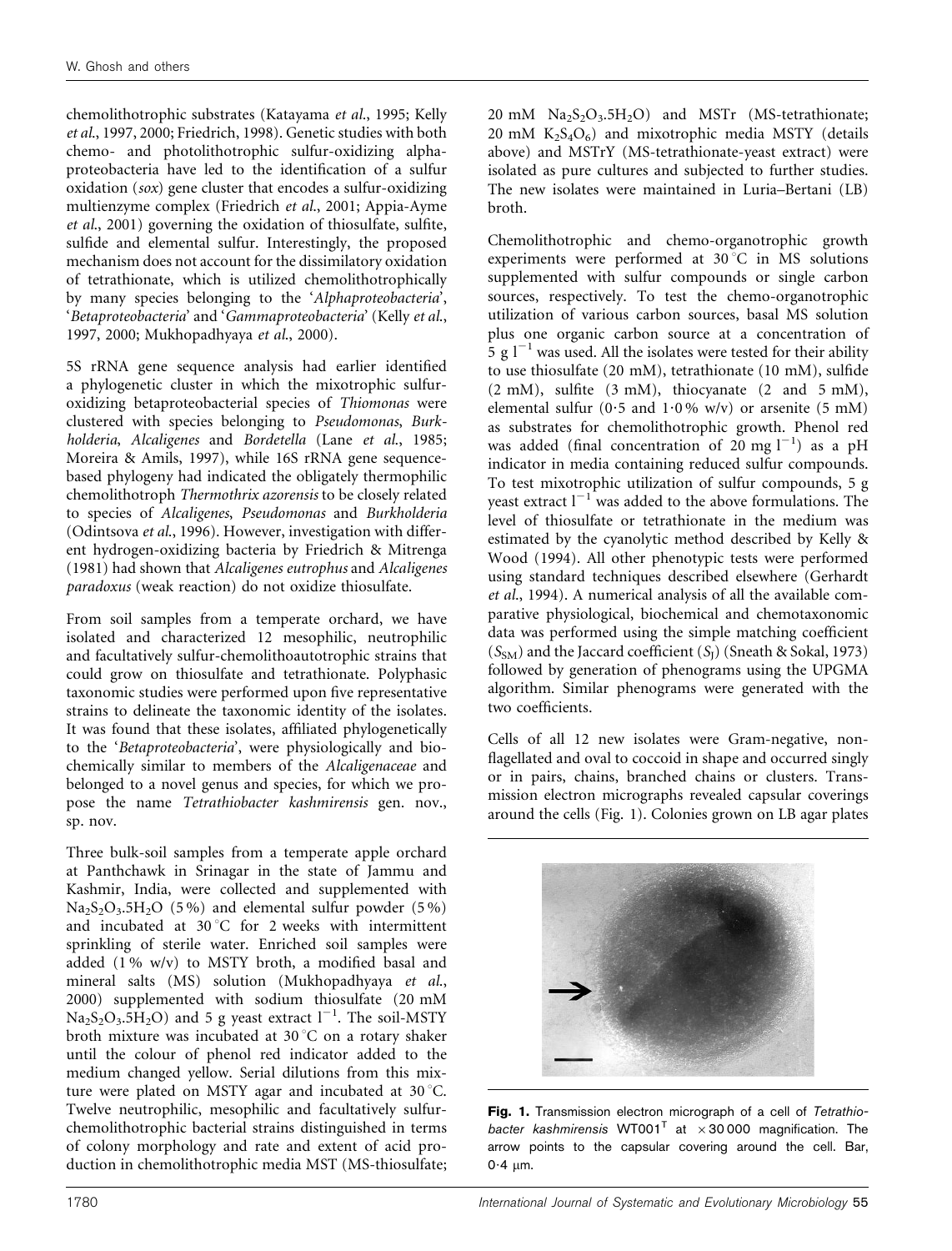were circular, entire, smooth, opaque and creamy white, reaching 4–6 mm in diameter after incubation for 2–3 days. On MSTY agar, colonies were smooth, glossy, concavely elevated and developed a central dark mound that was rusty red. The cells developed visible colonies on MST or MSTr agar plates after 4–6 days of incubation and the phenol red indicator turned completely yellow. Growth of all the isolates was completely inhibited by 200 µg ampicillin, 150 µg streptomycin, 100 µg nalidixic acid or rifampicin, 50 µg chloramphenicol, 40 µg neomycin and 20 µg tetracycline  $ml^{-1}$ .

The bacteria could grow chemolithoautotrophically on reduced sulfur compounds or chemo-organoheterotrophically on several single carbon sources and required no yeast extract or vitamins under either conditions. All the isolates were facultative chemolithotrophs and showed similar phenotypes when grown with thiosulfate or tetrathionate as energy and electron source. Thiocyanate, soluble sulfides, elemental sulfur, sulfite and arsenite were not utilized for growth nor were they oxidized under the experimental conditions used. All the strains exhibited similar kinetics of sulfur compound oxidation (data not shown).

When batch cultures of the strains were grown in thiosulfate-containing mixotrophic (MSTY) or chemolithotrophic (MST) media (both containing 20 mM sodium thiosulfate, equivalent to 40  $\mu$ g atoms sulfur ml<sup>-1</sup>) with an initial pH of  $7-7.5$ , there was an initial increase in pH up to  $8.5$  in the first 2 days of incubation. Subsequently, the  $pH$ of the two media came down to  $5.5-5.7$  over the next 2–3 days. Growth in MSTY or MST media involved consumption of 70–80 % of the thiosulfate in 4–5 days. In MSTr medium (10 mM potassium tetrathionate, equivalent to  $40 \mu$ g atoms sulfur m $I^{-1}$ ), with an initial pH of 7.5, consumption of tetrathionate and a concomitant decrease in pH of the medium was recorded for all 12 strains. After 4 days of growth at 30 $^{\circ}$ C, all strains exhibited utilization of approximately 80 % of the tetrathionate and the pH of the spent medium was between 5 and  $5.5$ .

Details of chemolithotrophic growth coupled with oxidation of thiosulfate or tetrathionate were studied in the representative strain WT001 $^{\rm T}$  using an initial concentration of 20 mM sodium thiosulfate and 10 mM tetrathionate with subsequent periodic addition of the same amounts of filter-sterilized sodium thiosulfate or potassium tetrathionate solutions to the respective cultures over a total incubation period of 144 h (Fig. 2a, b). Utilization of 200 µg atoms sulfur m<sup>-1</sup> supported a final OD<sub>600</sub> of 0.47 and 0?43 in the two media types, MST and MSTr, respectively, and a cellular yield of 500–600 mg cell protein (g atoms sulfur oxidized) $^{-1}$  was observed on both thiosulfate and tetrathionate. During chemolithotrophic growth on thiosulfate, the thiosulfate was converted to tetrathionate almost in equivalents with respect to sulfur atoms (Fig. 2b), which was then converted entirely to sulfate, as evident from the concomitant lowering of pH of the spent medium.



Fig. 2. Chemolithotrophic growth coupled with the oxidation of thiosulfate or tetrathionate by  $W\mathsf{TOO1}^\mathsf{T}$  using initial concentrations of 5 g thiosulfate or 3 g tetrathionate  $I^{-1}$  (both equivalent to 40  $\mu$ g atoms sulfur ml<sup>-1</sup>). Periodically, the same amounts of filter-sterilized sodium thiosulfate or potassium tetrathionate solutions were added four times to the respective cultures over a total incubation period of 144 h, which amounted to a total of 200 µg atoms sulfur ml<sup>-1</sup> in both media. Cells were grown in MST or MSTr medium for 20 h and 1 % inocula were transferred to MS (control), MST or MSTr media. Cultures were incubated at 30 °C with shaking and sterile sodium carbonate solution (2 M) was added periodically to the flasks to adjust the pH of the medium to  $7.4$ . (a) Solid and dotted lines respectively represent cellular yield and sulfur compound consumption for growth in control MS medium  $(\Box)$ , MST medium  $(①, ①)$  and MSTr medium  $(①, ②)$ . Downward arrows indicate the times when filter-sterilized sodium thiosulfate  $(5 g<sup>-1</sup>)$  or potassium tetrathionate  $(3 g)^{-1}$ ) solutions were added to the respective cultures. (b) Successive accumulation and consumption of tetrathionate over time by WT001<sup>T</sup> during growth in MST medium. The tetrathionate concentration (in ug atoms sulfur ml<sup>-1</sup>) in the spent medium is indicated. Downward arrows indicate times when filter-sterilized sodium thiosulfate (5 g  $I^{-1}$ ) solution was added.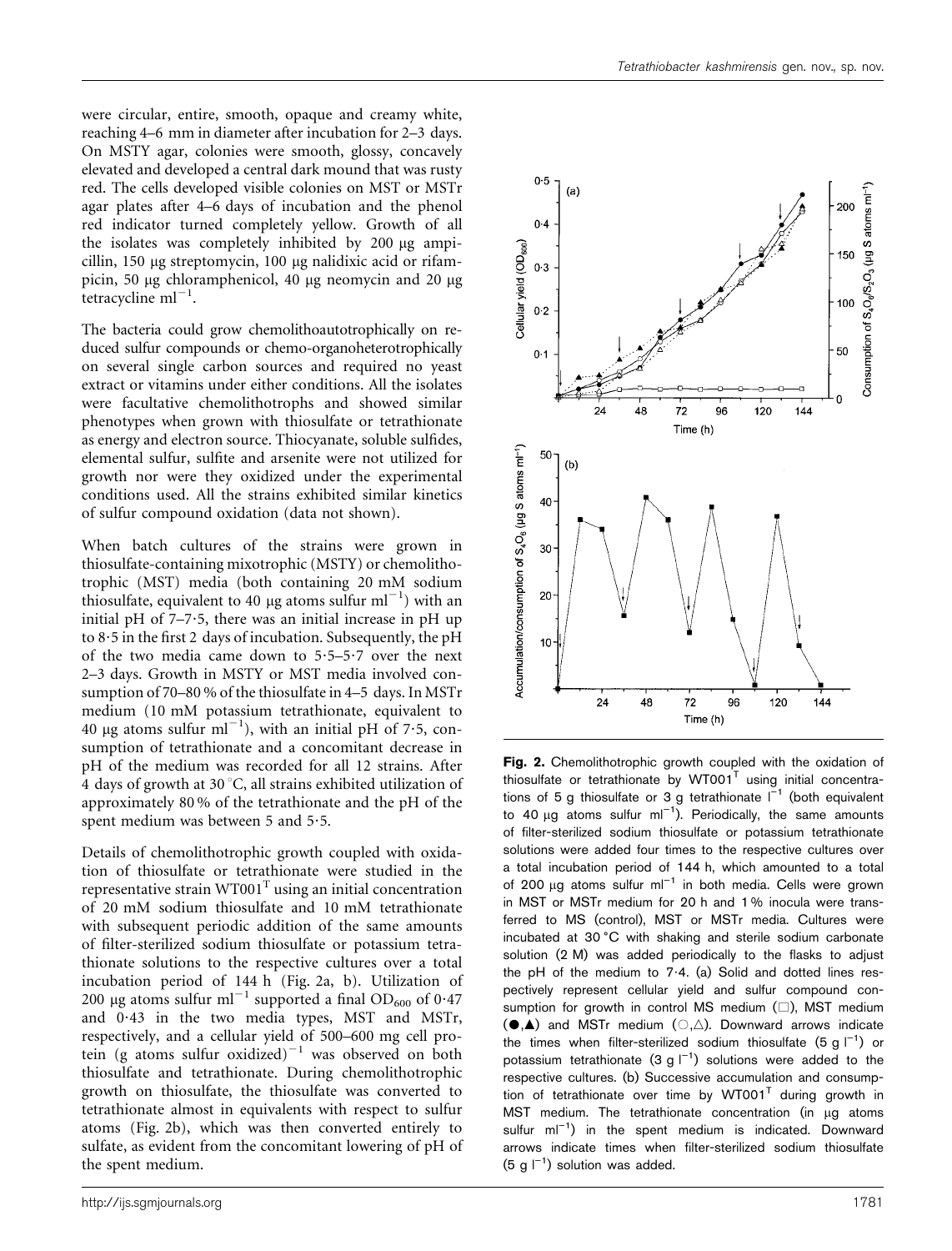High-molecular-mass DNA was prepared as described by Ezaki et al. (1988) with minor modifications. No hybridization was detected (data not shown) when double-digested genomic DNA of all the isolates was transferred onto a nylon membrane and hybridized with DIG-labelled soxT, soxYZ or soxBC gene fragments, which were amplified by PCR from the thiosulfate- and tetrathionate-utilizing chemolithotrophic alphaproteobacterium Pseudaminobacter salicylatoxidans KCT001 (Mukhopadhyaya et al., 2000; Deb et al., 2004) using primers designed from the sox sequence of the bacterium (EMBL accession number AJ404005). This indicates the existence of a distinct sox genetic system in the new isolates that is unlikely to have any significant sequence similarity with the conserved sox gene cluster of alphaproteobacteria.

The new isolates were poorly distinguishable in terms of physiological and biochemical characteristics. Hence, comparison of AFLP patterns generated from sox PCR analysis was carried out, which also indicated that the isolates had a high degree of mutual genomic relatedness. Reproducible profiles were obtained for all isolates after gelelectrophoretic separation of the amplicons generated by PCR using different oligonucleotides bearing KCT001 specific sequences from discrete regions of its sox gene cluster as arbitrary primer pairs. The profile generated from a PCR with one such primer pair,  $s\alpha Y_{\text{Forward}}$  and  $soxA_{\text{Reverse}}$ , is shown as Supplementary Fig. S1 in IJSEM Online. Though the pairwise similarity coefficients  $(S_{SM})$ determined from the AFLP patterns for all 12 strains by manual as well as computer-aided qualitative and quantitative comparison were above 80 % (data not shown), the 12 strains could nonetheless be clustered into five genotypically related groups as follows: WT002 and WGT (represented by WGT); WPT, GT001, GT002, GT003 and GT004 (represented by WPT); 445b, 445c and 445d (represented

by 445c); and WT001<sup>T</sup> and 445a in single-strain groups. These five representative strains (Table 1) were selected for detailed polyphasic investigation.

16S rRNA genes were amplified by PCR with bacteriaspecific primers f27 and r1492 (Gerhardt et al., 1994) from DNA samples or boiled cell extracts of the isolates using a High fidelity PCR master kit (Roche Applied Science) according to the manufacturer's instructions. 16S rRNA gene sequences from PCR products were determined using universal primers (Gerhardt et al., 1994), according to the manufacturer's specifications for Taq DNA polymeraseinitiated cycle sequencing reactions using fluorescently labelled dideoxynucleotide terminators with an ABI PRISM 377 automated DNA sequencer. 16S rRNA gene sequences of the new isolates were compared against those in the EMBL, GenBank and DDBJ databases using FASTA (version 3.4t23, 18 March 2004; Pearson & Lipman, 1988). The 16S rRNA gene sequences of the five strains were very similar to each other, showing  $\geq 99\%$  identity (Fig. 3). In contrast, the five strains had low levels (93–95 %) of 16S rRNA gene sequence similarity to species of the closest related genera, such as Alcaligenes, Pigmentiphaga, Pelistega, Taylorella, Bordetella and Achromobacter. Although the cluster of new sulfur-lithotrophic strains was phylogenetically closest to species of Alcaligenes, Pigmentiphaga, Pelistega, Taylorella, Bordetella and Achromobacter, the highest 16S rRNA gene sequence similarities found between the new isolates and any species of these genera were  $95.3$ ,  $94.9$ ,  $94.9$ , 94 $\cdot$ 6, 94 $\cdot$ 6 and 94 $\cdot$ 3%, respectively. Multiple alignment of sequences was executed using CLUSTAL W (Thompson et al., 1994). Evolutionary distances (expressed in estimated numbers of changes per 100 nucleotides) were calculated by pairwise comparison of the aligned sequences (Jukes & Cantor, 1969) by the DNADIST program. A consensus neighbour-joining tree (Saitou & Nei, 1987) was

#### Table 1. Strains included in this study

LMG, Laboratorium voor Microbiologie, Universiteit Gent, Gent, Belgium; MTCC, Microbial Type Culture Collection, IMTECH, Chandigarh, India.

| Strain                                                       | Reference/source                                 |  |  |  |  |  |
|--------------------------------------------------------------|--------------------------------------------------|--|--|--|--|--|
| Tetrathiobacter kashmirensis                                 |                                                  |  |  |  |  |  |
| $WT001T$ (=LMG 22695 <sup>T</sup> = MTCC 7002 <sup>T</sup> ) | Novel soil isolate from Jammu and Kashmir, India |  |  |  |  |  |
| $WGT (=LMG 22696)$                                           | As above                                         |  |  |  |  |  |
| 445a                                                         | As above                                         |  |  |  |  |  |
| 445c                                                         | As above                                         |  |  |  |  |  |
| <b>WPT</b>                                                   | As above                                         |  |  |  |  |  |
| Alcaligenes defragrans LMG 18538 <sup>T</sup>                | Foss et al. (1998)                               |  |  |  |  |  |
| Pigmentiphaga kullae LMG 21665 <sup>T</sup>                  | Blümel et al. (2001)                             |  |  |  |  |  |
| Pelistega europaea LMG 10982 <sup>T</sup>                    | Vandamme et al. (1998)                           |  |  |  |  |  |
| Taylorella equigenitalis LMG 6222 <sup>T</sup>               | Sugimoto et al. (1983)                           |  |  |  |  |  |
| Achromobacter xylosoxidans MTCC 491 <sup>T</sup>             | Yabuuchi et al. (1998)                           |  |  |  |  |  |
| Alcaligenes faecalis MTCC $126T$                             | Kersters & De Ley (1984)                         |  |  |  |  |  |
| Pseudaminobacter salicylatoxidans KCT001                     | Deb et al. (2004)                                |  |  |  |  |  |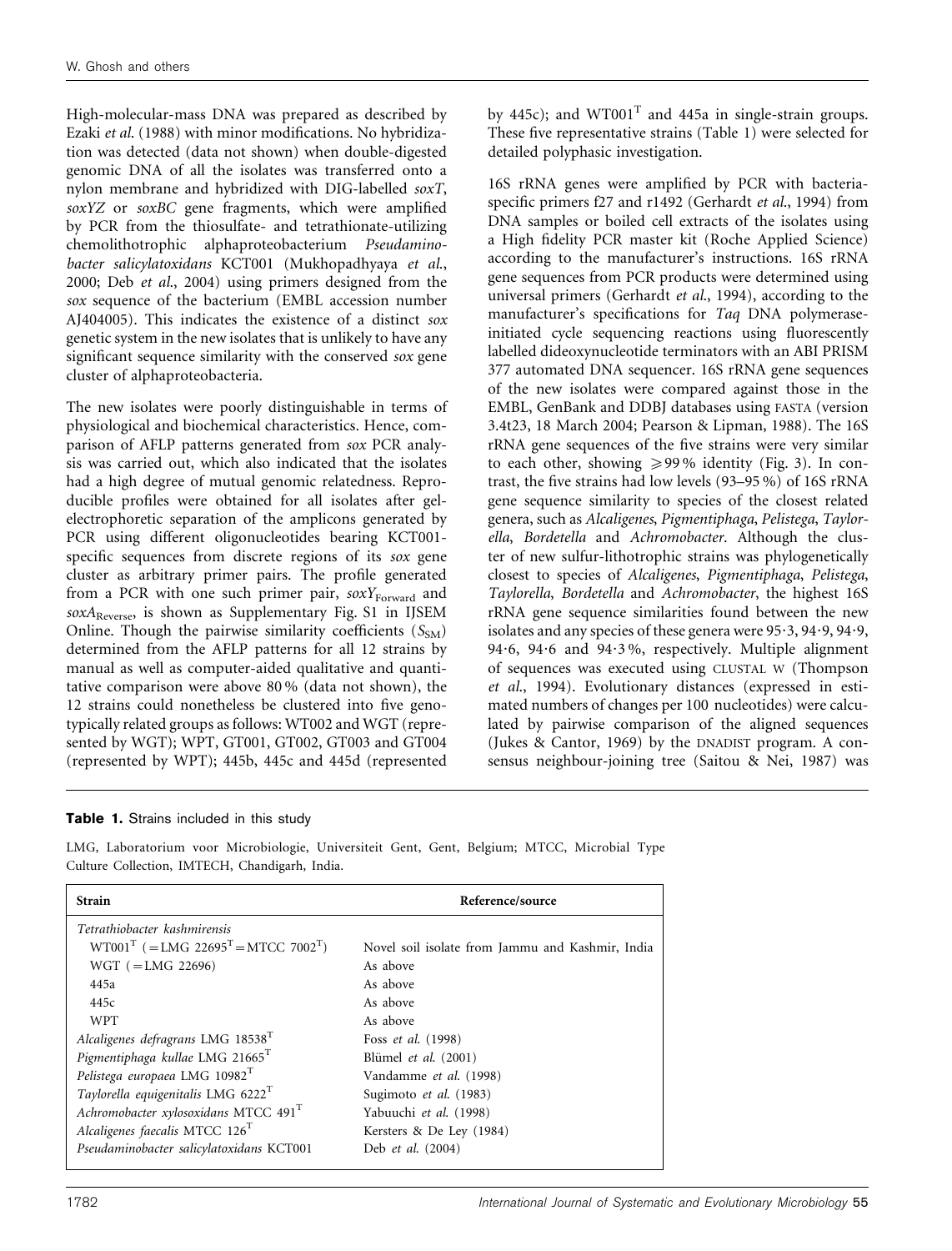

Fig. 3. Neighbour-joining tree showing the phylogenetic relationships between strains of Tetrathiobacter kashmirensis and selected strains from closely related taxa based on 16S rRNA gene sequences. The outgroup species Thiomonas intermedia belongs to another related betaproteobacterial cluster. Bar, 1 % nucleotide difference.

constructed following the majority rule and strict consensus out of 100 phylogenetic trees produced using the program NEIGHBOR in PHYLIP version 3.572c (Felsenstein, 1993). Bootstrap values (100 replicates) were calculated by the method of Felsenstein (1985) to validate the reproducibility of the branching pattern.

Phylogenetic analysis on the basis of 16S rRNA gene sequences (Fig. 3) clearly suggested that the five strains did not belong to and diverged from the classical branch of the family Alcaligenaceae (Yabuuchi et al., 1998), comprising Alcaligenes, Achromobacter and Bordetella species. Instead, the new strains were phylogenetically closest to Alcaligenes defragrans (95.3%), Taylorella equigenitalis (95?2 %), Pelistega europaea (94?9 %) and Pigmentiphaga *kullae*  $(94.8\%)$  (in each case, strain 445a had the highest similarity). In all the neighbour-joining trees constructed, the novel isolates formed a subtree with the two species of Taylorella and its closest relative, Pelistega europaea. Alcaligenes defragrans also clustered with the new strains, along with Pigmentiphaga kullae, and was found to be relatively distant from Alcaligenes faecalis ATCC 8750<sup>T</sup>. From the high values of 16S rRNA gene sequence similarity  $(\geqslant 99\%)$  observed between the new chemolithotrophic strains, together with their unequivocally low similarity to species of all the closest genera, it can be concluded that WT001<sup>T</sup>, WGT, WPT, 445a and 445c form a taxonomically coherent assemblage and represent a unique phylogenetic lineage. The stability of the cluster is also reflected in its bootstrap value of 100 %, which signifies that the five isolates form a consolidated and homogeneous phylogenetic group.

5S rRNA gene sequence analysis has previously demonstrated that the root of the 'Betaproteobacteria' is apparently located near the phylogenetic branch consisting of the strictly chemolithoautotrophic species now classified under

http://ijs.sgmjournals.org 1783

the 'Gammaproteobacteria' (Lane et al., 1985). In our present study, however, the type strains of Alcaligenes defragrans, Alcaligenes faecalis, Achromobacter xylosoxidans, Pelistega europaea, Taylorella equigenitalis and Pigmentiphaga kullae tested negative for both oxidation and utilization of thiosulfate and tetrathionate, while 16S rRNA gene sequencebased phylogenetic analysis indicated that the cluster formed by the new chemolithotrophic isolates is distantly related to the sulfur lithotrophs of both the  $\beta$ 1 (<90 % similarity) and  $\gamma$  (<86% similarity) groups of the *Proteo*bacteria. Preliminary studies showed that thiosulfate oxidation in the new isolates involved conversion of thiosulfate to tetrathionate, followed by accumulation and eventual oxidation of the latter to sulfate (Fig. 2b). The biochemical mechanism of thiosulfate as well as tetrathionate oxidation in the new isolates is likely to be similar to that employed by the beta- and gammaproteobacteria, following the tetrathionate intermediate (S<sub>4</sub>I) pathway (Kelly, 1989; Kelly *et al.*, 1997). Most sulfur-oxidizing beta- and gammaproteobacterial species are obligately chemolithoautotrophic and/or extremophilic and hence are not amenable to genetic studies. The novel soil isolates reported here, being fastgrowing, nutritionally versatile, mesophilic, neutrophilic, tetrathionate-oxidizing facultatively chemolithotrophic betaproteobacteria, may well fit the bill and provide a system of choice for the investigation of the S<sub>4</sub>I pathway of thiosulfate oxidation as well as dissimilatory tetrathionate oxidation at the molecular level.

To determine the genomic relatedness of the new isolates, dot-blot hybridization experiments were carried out with DIG-labelled DNA as described previously (Labrenz et al., 2000) using the detection kit from Roche Applied Sciences following the manufacturer's instructions. Colorimetric quantification of dot intensities was done using the Molecular Analyst software (Bio-Rad) by determining mean pixel densities in equal-sized circles. Genomic DNA probes were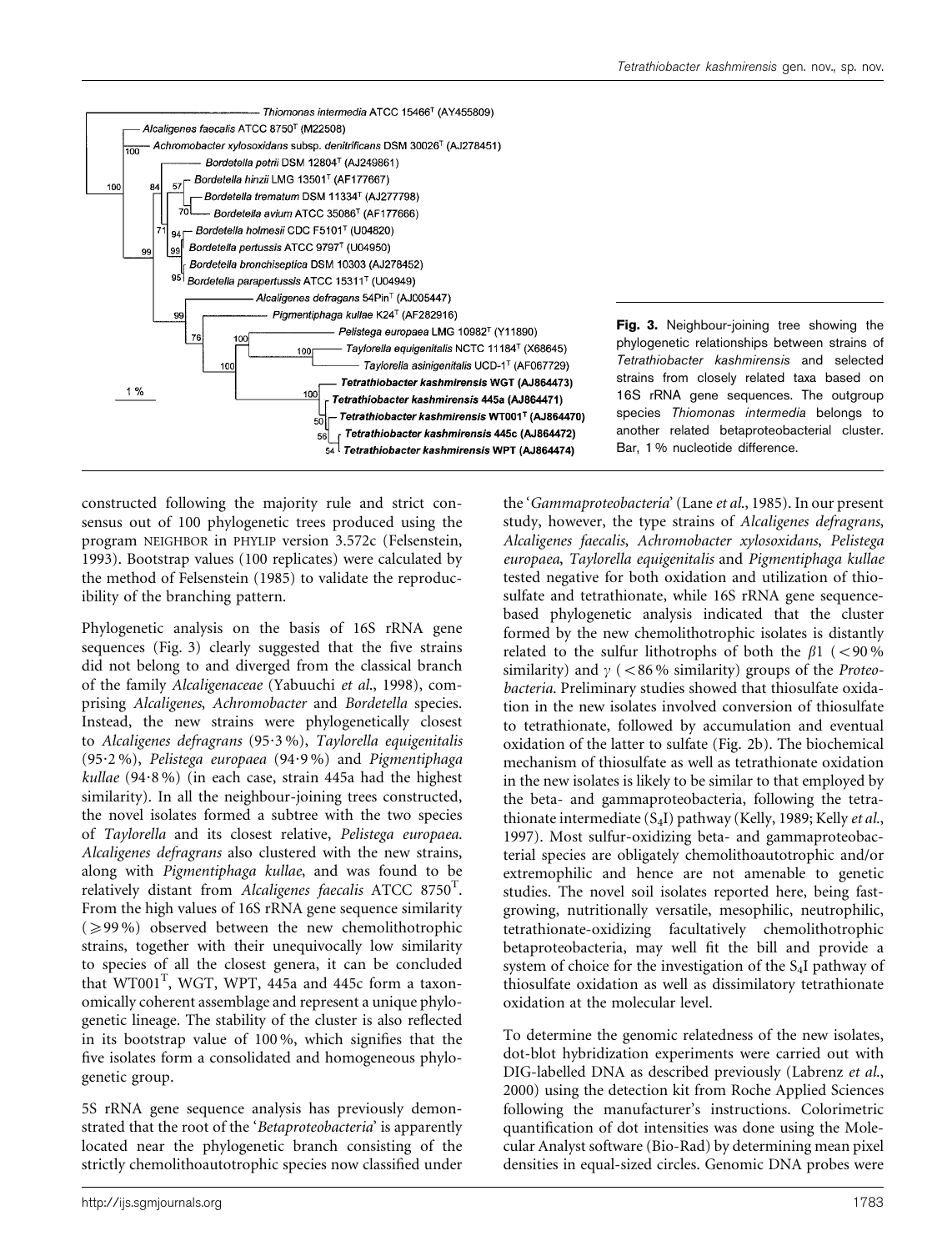prepared from the new isolates and a 100- to 1000-fold excess of the probe was used in hybridizing against frames of three to five target DNAs taken in quantitative triplicates of 25, 50 and 100 ng at a time. The hybridization temperature was  $60^{\circ}$ C and the membranes were washed under highly stringent conditions (twice with  $2 \times$  SSC/0 $\cdot$ 1 % SDS at room temperature for 10 min; once with  $0.1 \times$  SSC/  $0.1\%$  SDS at 68 °C for 15 min). A high level of genomic relatedness (DNA–DNA hybridization values greater than or equal to 85 %) was observed between the new isolates, while the representative strain  $WT001^T$  exhibited uniformly low levels of DNA–DNA binding (between 10 and 15 %) with all the phylogenetically closest species.

In view of the high physiological, biochemical, phylogenetic and genetic similarities among the new isolates, fatty acid compositions were determined for  $WT001<sup>T</sup>$  and WGT, which exhibited identical fatty acid profiles (no qualitative difference and  $< 0.5$ % quantitative variation). After an incubation period of 24 h at 30  $^{\circ}$ C on LB agar, a loopful of well-grown cells was harvested and the preparation, separation and identification of fatty acids were performed using the Sherlock Microbial Identification System (Microbial ID, Inc.) at the DSMZ (Braunschweig, Germany). The fatty acids detected in strain  $WT001<sup>T</sup>$  are listed in Table 2. Members of the Alcaligenaceae characteristically have large amounts of  $16:0$  and  $17:0$  cyclo and  $14:0$  3-OH fatty

#### Table 2. Fatty acid profile of Tetrathiobacter kashmirensis gen. nov., sp. nov. in comparison with related taxa

Taxa: 1, *Tetrathiobacter kashmirensis* WT001<sup>T</sup> (data from this study); 2, range of values for strains of *Alcaligenes faecalis* (data from Dees & Moss, 1975) and Alcaligenes defragrans (Foss et al., 1998); 3, Achromobacter xylosoxidans [range adapted from Dees & Moss (1978) and Holmes et al. (1993)]; 4, Taylorella equigenitalis (Vandamme et al., 1998); 5, Pelistega europaea (Vandamme et al., 1998); 6, Pigmentiphaga kullae (Blümel et al., 2001). tr, Trace amount  $(<1\%)$  (for all species except Tetrathiobacter kashmirensis); -, not detected.

| Fatty acid             | $\mathbf{1}$             | $\overline{2}$           | 3                        | $\overline{\mathbf{4}}$  | 5                        |                   | 6                        |
|------------------------|--------------------------|--------------------------|--------------------------|--------------------------|--------------------------|-------------------|--------------------------|
|                        |                          |                          |                          |                          | Cluster I                | Cluster II        |                          |
| 12:0                   | 3.12                     | $0 - 2$                  |                          |                          | 4.4                      | 4.4               | $\overline{\phantom{0}}$ |
| Unknown (ECL 13.957)   | 0.24                     | $\overline{\phantom{m}}$ |                          |                          | $\overline{\phantom{0}}$ | $\qquad \qquad -$ | $\overline{\phantom{0}}$ |
| 14:0                   | 0.18                     | $4 - 8$                  | ${\leqslant}4$           | tr                       | 9.7                      | $10-8$            | $\overline{4}$           |
| Summed feature 2*      | 10.13                    | $\overline{\phantom{m}}$ | $\overline{\phantom{m}}$ | $10.7$ <sup>+</sup>      | $12.7$ †                 | $12.4$ †          | $4.6$ †                  |
| 14:0 3-OH              | $\equiv$                 | $7 - 12$                 | $2 - 7$                  | $\qquad \qquad -$        | $\overline{\phantom{0}}$ |                   | $\overline{\phantom{0}}$ |
| Summed feature 3       | 28.02                    |                          |                          | $\overline{\phantom{0}}$ |                          |                   | $\overline{\phantom{0}}$ |
| $16:1\omega7c$         | $\overline{\phantom{m}}$ |                          |                          | tr                       | $21 - 7$                 | 41.4              |                          |
| 16:0                   | 21.69                    | $22 - 40$                | $21 - 35$                | 36.8                     | 15.7                     | $25 - 2$          | 39.9                     |
| 17:0 cyclo             | 3.53                     | $4 - 28$                 | $22 - 33$                | $\qquad \qquad -$        | $\overline{\phantom{0}}$ | $\qquad \qquad -$ | 21.9                     |
| 17:0                   | 0.27                     | $4 - 28$                 | ${\leqslant}6$           | $\qquad \qquad -$        | $\qquad \qquad -$        | $\qquad \qquad -$ | $\qquad \qquad -$        |
| $16:0$ 3-OH            | 0.80                     | $\qquad \qquad -$        | $\equiv$                 | tr                       | 1·2                      | $1\cdot 2$        | $\overline{\phantom{m}}$ |
| $18:1\omega7c$         | 28.31                    | $11 - 32$                | $63 - 69$                | $-\ddagger$              | $-\ddagger$              | $-\ddagger$       | $-\ddagger$              |
| Summed feature 7       | $\equiv$                 | $\overline{\phantom{m}}$ | $\equiv$                 | 41.6                     | 27.8                     | 1.5               | $9.8$                    |
| 18:0                   | $1.86$                   | $4 - 6$                  | $2 - 10$                 | 6.8                      | tr                       | tr                | $\overline{\phantom{0}}$ |
| 19:0 cyclo $\omega$ 8c | 1.32                     | $\overline{\phantom{m}}$ |                          | $\qquad \qquad -$        |                          |                   | 12.2                     |
| 19:0 10-methyl         | 0.18                     | $\overline{\phantom{0}}$ | $\overline{\phantom{0}}$ | $2 \cdot 2$              | tr                       |                   |                          |
| $20:1\omega7c$         | 0.34                     |                          |                          |                          | $\qquad \qquad$          |                   | $\overline{\phantom{m}}$ |
| $10:0$ 3-OH            | $\overline{\phantom{0}}$ |                          |                          |                          | —                        |                   | 2.9                      |
| $16:02-OH$             | $\overline{\phantom{0}}$ |                          | $\leq 3$                 |                          |                          |                   | $4\!\cdot\!8$            |
| Summed feature 1       | —                        | $\overline{\phantom{m}}$ | $\overline{\phantom{0}}$ |                          | tr                       | 2.7               | $\qquad \qquad -$        |
| 15:0                   | $\equiv$                 | $\lt 2$                  | $\overline{\phantom{0}}$ |                          |                          |                   | $\overline{\phantom{0}}$ |
| 16:1                   |                          | $5 - 24$                 | $\overline{\phantom{0}}$ |                          | $\overline{\phantom{0}}$ |                   | $\qquad \qquad -$        |
| 12:0 2-OH              |                          | $0 - 5$                  | < 5                      |                          |                          |                   |                          |
| 14:0 2-OH              |                          | $\leqslant\!5$           | ${\leq}7$                |                          |                          |                   | $\overline{\phantom{0}}$ |
| 18:1 2-OH              |                          | $\overline{\phantom{m}}$ | $2 - 12$                 |                          |                          |                   |                          |
| 19:0                   |                          | $\overline{\phantom{m}}$ | $0 - 2$                  |                          |                          |                   | $\overline{\phantom{0}}$ |
| 19:0 cyclo             |                          |                          | < 5                      |                          |                          |                   | $\overline{\phantom{0}}$ |
| $16:1\omega$ 5c        |                          |                          | $\overline{\phantom{0}}$ |                          | 5.2                      | tr                |                          |

\*Summed features consist of the following fatty acids, which could not be separated. Summed feature 1, 14:1 $\omega$ 5c and/or  $\omega$ 5t; summed feature 2, 14:0 3-OH and/or 16:1 iso I; summed feature 3, 16:1 $\omega$ 7c and/or 15:0 iso 2-OH; summed feature 7, 18:1 $\omega$ 7c,  $\omega$ 9t and/or  $\omega$ 12t. †Referred to as summed feature 3 in these studies.  $t$ See summed feature 7.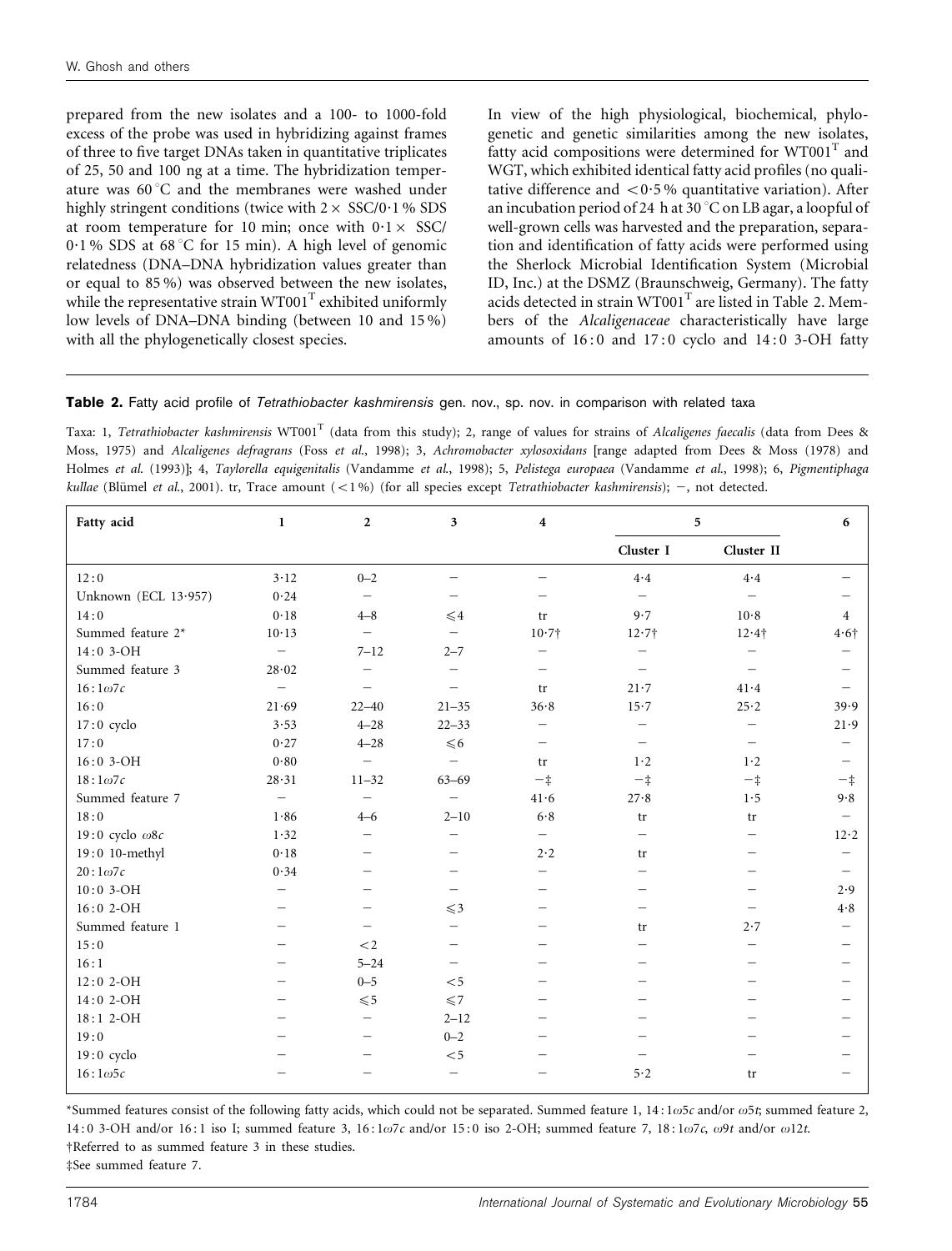acids (Foss et al., 1998; Blümel et al., 2001), and the newly isolated strains synthesized significant amounts of these (Table 2). However, the new lithotrophs contained less than 4 % 17 : 0 cyclo, though 16 : 0 and 14 : 0 3-OH (as summed feature 2) were present in larger amounts (Table 2). The new strains are distinguished from their phylogenetic relatives by the presence of trace amounts of  $20:1\omega7c$  and high concentrations of summed features 2 and 3 (Table 2).

Genomic DNA was hydrolysed with P1 nuclease and the nucleotides were dephosphorylated with bovine alkaline phosphatase. From the resulting deoxyribonucleosides,  $G+$ C contents (mol%) were analysed using HPLC (Mesbah et al., 1989). The new isolates had  $G+C$  contents ranging between 54.0 and 55.2 mol%, which are distinct from all members of Alcaligenaceae except Alcaligenes faecalis, which has a  $G + C$  content of 56–59 mol%. Phylogenetically, however, in a comparison with all other related genera, Alcaligenes faecalis was only distantly related to the new strains.

Comparison of all available phenotypic and chemotaxonomic characteristics of the five new isolates with their nearest phylogenetic relatives and numerical analysis of the data (UPGMA phenogram available as Supplementary Fig. S2 in IJSEM Online) corroborated the phylogenetic distinctiveness of the new cluster. Key physiological and biochemical characters that distinguish the new isolates from phylogenetically related species are shown in Table 3. It is evident from these findings that the new mesophilic and neutrophilic, facultatively chemolithotrophic, tetrathionateoxidizing isolates constitute a single phylogenetic and genomic group that merits generic treatment. They are hence

classified in a new genus comprising a single species, for which we propose the name Tetrathiobacter kashmirensis gen. nov., sp. nov.

## Description of Tetrathiobacter gen. nov.

Tetrathiobacter (Tet.ra.thi.o.bac'ter. Gr. adj. tetra four; Gr. n. thium sulfur; N.L. masc. n. bacter from Gr. neut. n. bakterion a rod; N.L. masc. n. Tetrathiobacter a tetrathionate-oxidizing bacterium).

Gram-negative, non-flagellated, oval to coccoid-shaped bacteria occurring singly or in pairs, chains, branched chains or clusters. Capsular coverings are present around cells of some strains. Cells are approximately  $1.0-1.8 \mu m$ long and  $0.6-1.5 \mu m$  broad. Colonies are circular, entire, smooth, opaque and creamy white and develop central dark mounds that sometimes turn rusty red. Growth is observed between 10 and 42 °C and between pH 4.5 and 8.5. Oxidase, catalase and urease activities are observed, but not gelatinase activity. Facultatively chemolithoautotrophic organisms that use thiosulfate or tetrathionate as electron and energy source. Thiocyanate, soluble sulfides, elemental sulfur, sulfite and arsenite are not utilized as chemolithotrophic substrates. The DNA  $G+C$  content, as determined by HPLC, is  $54-55.2$  mol%. The genus belongs to the 'Betaproteobacteria' and is phylogenetically closest to Alcaligenes defragrans, Taylorella equigenitalis, Pelistega europaea and Pigmentiphaga kullae. The type species is Tetrathiobacter kashmirensis. Until further taxa are identified, the genus comprises a single species.

Table 3. Phenotypic characteristics useful in differentiating Tetrathiobacter kashmirensis from related taxa

Species: 1, Tetrathiobacter kashmirensis; 2, Alcaligenes faecalis (data from Kersters & De Ley, 1984); 3, Alcaligenes defragrans (Foss et al., 1998); 4, Achromobacter xylosoxidans (Yabuuchi et al., 1998); 5, Taylorella equigenitalis (Sugimoto et al., 1983); 6, Pelistega europaea (Vandamme et al., 1998); 7, Pigmentiphaga kullae (Blümel et al., 2001). +, Positive;  $-$ , negative; d, strain-dependent; NA, data not available.

| Characteristics                          |                    | 2         | 3         | 4                    | 5                        | 6                     |             |
|------------------------------------------|--------------------|-----------|-----------|----------------------|--------------------------|-----------------------|-------------|
| Assimilation of single carbon compounds: |                    |           |           |                      |                          |                       |             |
| D-Glucose, D-xylose                      |                    |           |           |                      |                          |                       |             |
| D-Fructose                               |                    |           |           | d                    |                          |                       |             |
| L-Arabinose, D-galactose, lactose        |                    |           |           |                      |                          |                       |             |
| Aesculin                                 |                    |           | <b>NA</b> | $^{+}$               |                          |                       | <b>NA</b>   |
| Adipate                                  |                    |           |           | $^{+}$               |                          |                       | $\pm$       |
| Phenylacetate                            |                    | d         | NA        | $\pm$                |                          |                       |             |
| Urease activity                          | $^{+}$             |           |           |                      |                          | d                     | <b>NA</b>   |
| Growth at $42^{\circ}$ C                 |                    |           |           |                      |                          |                       | $^{+}$      |
| Chemolithotrophic growth on S            |                    |           |           |                      |                          |                       |             |
| Reduction of nitrate                     | $\hspace{0.1mm} +$ |           | $^{+}$    |                      |                          |                       | <b>NA</b>   |
| $G + C$ content (mol%)                   | $54 - 55 \cdot 2$  | $56 - 59$ | 67        | $66 - 69.8$          | $36 - 37$                | $42 - 43$             | 68.5        |
| Diagnostic fatty $acid(s)^*$             | $20:1\omega$ 7c,   | 15:0,     | 15:0,     | $18:1$ 2-OH,         | $\overline{\phantom{m}}$ | $16:1\omega 5c$ , SF1 | $10:0$ 3-OH |
|                                          | SF3                | 16:1      | 16:1      | $19:0$ cyclo, $19:0$ |                          |                       |             |

\*SF, Summed feature (for details see Table 2).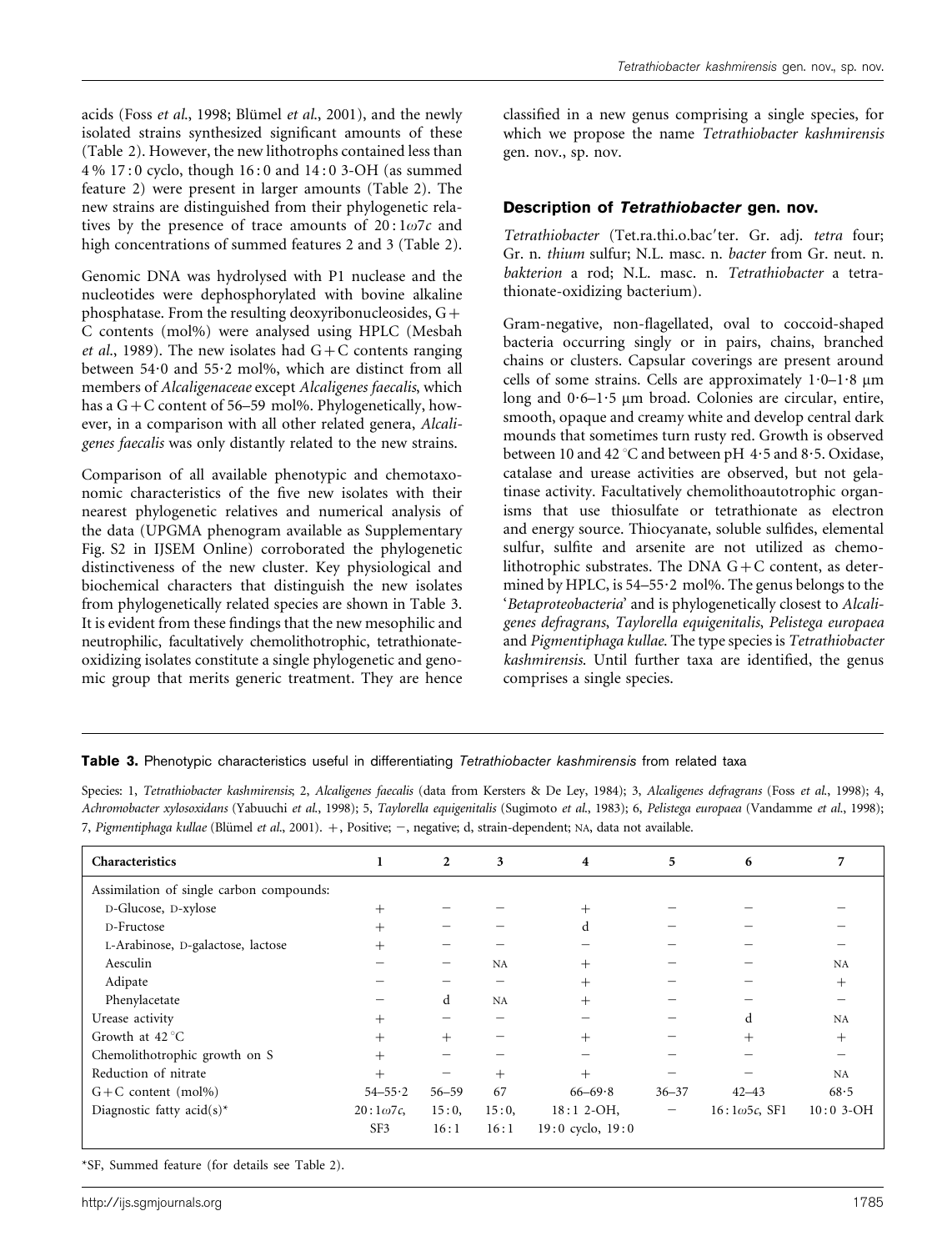## Description of Tetrathiobacter kashmirensis sp. nov.

Tetrathiobacter kashmirensis (kash.mir.en'sis. N.L. masc. adj. kashmirensis of Kashmir, after the name of the province from where the original strains of the species were isolated.)

Can reduce nitrate to nitrite, utilize ammonium salts and urea but not glutamate, aspartate or nitrate as the nitrogen source and requires no yeast extract or vitamins for growth. Can grow in 1 M NaCl. The following sole carbon compounds are assimilated chemo-organotrophically: succinate, citrate, malate, acetate, D-fructose, D-glucose, D-xylose, Dlactose, D-galactose, L-glutamate, L-lysine, L-arabinose and L-cysteine. None of following compounds are utilized: benzoate, sucrose, glycerol, L-histidine, L-leucine, Lisoleucine, myo-inositol, oxalate, mandelate, D-mannitol, D-raffinose, DL-lactate, L-tyrosine, L-threonine and Lserine. Utilization of D-mannose, D-maltose, L-arginine, Ltryptophan and L-aspartic acid as the sole carbon source is strain dependent. The following fatty acid components are present: 12 : 0, an unknown fatty acid having an equivalent chain-length of 13.957, 14:0, summed feature 2, summed feature 3, 16:0, 17:0 cyclo, 17:0, 16:0 3-OH, 18:1ω7c, 18:0, 19:0 cyclo ω8c, 19:0 10-methyl and  $20:1\omega$ 7c.

The type strain is  $W\text{T}001^\text{T}$  (  $=\text{LMG}\,22695^\text{T}\!=\!\text{MTCC}\,7002^\text{T})$ and its characteristics are as described above for the species. In addition, the type strain utilizes D-mannose, L-tryptophan and L-aspartic acid but not maltose or Larginine as single heterotrophic substrates. The  $G+C$ content of the type strain is  $55·1$  mol% (by HPLC). All strains of the species identified to date have been isolated from bulk soils of a temperate orchard in Srinagar, Jammu and Kashmir, India.

# Acknowledgements

This paper is only a small part of the wide perspectives and vision of the late Dr Pradosh Roy, whose untimely demise requires his unfortunate student W. G. to see the publication through on his behalf. We thank Mr Gourango Dey for his help in collecting the soil samples. We thank M/s Bangalore Genei for providing nucleotide sequencing services, the DSMZ for help in analysing fatty acid contents and the BCCM/LMG for determination of the  $G+C$  contents of some of the strains. We acknowledge the experience shared by Mr Sanjib Gupta and Dr Jiaur Rehman Gayen and the assistance with electron microscopy provided by Mrs Tanima Modak, RSIC, Bose Institute. We thank Professor Timir Baran Samanta for his generous support during the final period of this work. W. G. was provided with a fellowship from a research project (number 37/1091/02-EMR-II) sponsored by the Council of Scientific and Industrial Research (CSIR), India. A. B. was supported by a fellowship of DBT, Govt of India, and S. M. and B. D. were supported by CSIR fellowships. Since its initiation, this work has been dedicated to Dr Chirajyoti Deb, whose exemplary spirit, sacrifice and relentless pursuit in the sphere of taxonomy of sulfur chemolithotrophs during the formative years of this laboratory serve as inspiration for the present generation of workers.

Appia-Ayme, C., Little, P. J., Matsumoto, Y., Leech, A. P. & Berks, B. C. (2001). Cytochrome complex essential for photosynthetic oxidation of both thiosulfate and sulfide in Rhodovulum sulfidophilum. J Bacteriol 183, 6107–6118.

Blümel, S., Mark, B., Busse, H.-J., Kämpfer, P. & Stolz, A. (2001). Pigmentiphaga kullae gen. nov., sp. nov., a novel member of the family Alcaligenaceae with the ability to decolorize azo dyes aerobically. Int J Syst Evol Microbiol 51, 1867–1871.

Das, S. K., Mishra, A. K., Tindall, B. J., Rainey, F. A. & Stackebrandt, E. (1996). Oxidation of thiosulfate by a new bacterium, Bosea thiooxidans (strain BI-42) gen. nov., sp. nov.: analysis of phylogeny based on chemotaxonomy and 16S ribosomal DNA sequencing. Int J Syst Bacteriol 46, 981–987.

Deb, C., Stackebrandt, E., Pradella, S., Saha, A. & Roy, P. (2004). Phylogenetically diverse new sulfur chemolithotrophs of alpha-proteobacteria isolated from Indian soils. Curr Microbiol 48, 452–458.

Dees, S. B. & Moss, C. W. (1975). Cellular fatty acids of Alcaligenes and Pseudomonas species isolated from clinical specimens. J Clin Microbiol 1, 414–419.

Dees, S. B. & Moss, C. W. (1978). Identification of Achromobacter species by cellular fatty acids and by production of keto acids. J Clin Microbiol 8, 61–66.

Ezaki, T., Hashimoto, Y., Takeuchi, N., Yamamoto, H., Liu, S. L., Miura, H., Matsui, K. & Yabuuchi, E. (1988). Simple genetic method to identify viridans group streptococci by colorimetric dot hybridization in microdilution wells. J Clin Microbiol 26, 1708–1713.

Felsenstein, J. (1985). Confidence limits on phylogenies: an approach using the bootstrap. Evolution 39, 783–791.

Felsenstein, J. (1993). PHYLIP - Phylogeny Inference Package, version 3.5c. Distributed by the author. Department of Genome Sciences, University of Washington, Seattle, USA.

Foss, S., Heyen, U. & Harder, J. (1998). Alcaligenes defragrans sp. nov., description of four strains isolated on alkenoic monoterpenes ((+)-menthene, alpha-pinene, 2-carene, and alphaphellandrene) and nitrate. Syst Appl Microbiol 21, 237–244.

Friedrich, C. G. (1998). Physiology and genetics of sulfur-oxidizing bacteria. Adv Microb Physiol 39, 235–289.

Friedrich, C. G. & Mitrenga, G. (1981). Oxidation of thiosulfate by Paracoccus denitrificans and other hydrogen bacteria. FEMS Microbiol Lett 10, 209–212.

Friedrich, C. G., Rother, D., Bardischewsky, F., Quentmeier, A. & Fischer, J. (2001). Oxidation of reduced inorganic sulfur compounds by bacteria: emergence of a common mechanism? Appl Environ Microbiol 67, 2873–2882.

Fuchs, T., Huber, H., Burggraf, S. & Stetter, K. O. (1996). 16S rDNA-based phylogeny of the archaeal order Sulfolobales and reclassification of Desulfurolobus ambivalens as Acidianus ambivalens comb. nov. Syst Appl Microbiol 19, 56–60.

Gerhardt, P., Murray, R. G. E., Wood, W. A. & Krieg, N. R. (editors) (1994). Methods for General and Molecular Bacteriology. Washington, DC: American Society for Microbiology.

Holmes, B., Moss, C. W. & Daneshvar, M. I. (1993). Cellular fatty acid compositions of ''Achromobacter groups B and E''. J Clin Microbiol 31, 1007–1008.

Jukes, T. H. & Cantor, C. R. (1969). Evolution of protein molecules. In Mammalian Protein Metabolism, vol. 3, pp. 21–132. Edited by H. N. Munro. New York: Academic Press.

Katayama, Y., Hiraishi, A. & Kuraishi, H. (1995). Paracoccus thiocyanatus sp. nov., a new species of thiocyanate-utilizing facultative